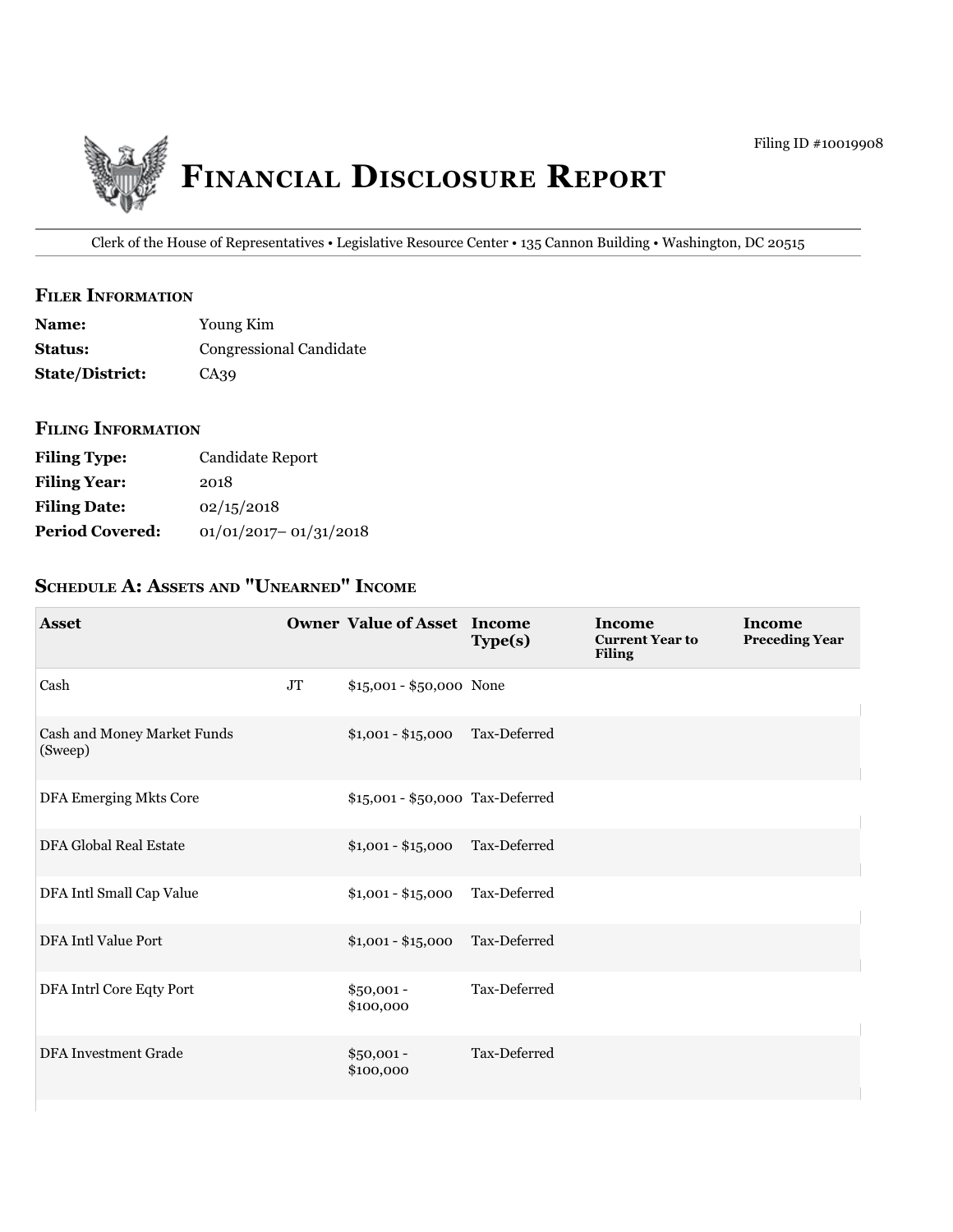| <b>Asset</b>                                          |            | <b>Owner Value of Asset Income</b> | Type(s)      | Income<br><b>Current Year to</b><br><b>Filing</b> | Income<br><b>Preceding Year</b> |
|-------------------------------------------------------|------------|------------------------------------|--------------|---------------------------------------------------|---------------------------------|
| DFA Large Cap Intl Port                               |            | $$1,001 - $15,000$                 | Tax-Deferred |                                                   |                                 |
| DFA One Year Fixed Incm                               |            | $$50,001 -$<br>\$100,000           | Tax-Deferred |                                                   |                                 |
| <b>DFA Short Duration Real</b>                        |            | $$1,001 - $15,000$                 | Tax-Deferred |                                                   |                                 |
| DFA Short Term Extended                               |            | $$1,001 - $15,000$                 | Tax-Deferred |                                                   |                                 |
| DFA US Core Eqty 2 Port                               |            | $$50,001 -$<br>\$100,000           | Tax-Deferred |                                                   |                                 |
| DFA US Large Cap Value                                |            | \$15,001 - \$50,000 Tax-Deferred   |              |                                                   |                                 |
| DFA US Targeted Value                                 |            | $$1,001 - $15,000$                 | Tax-Deferred |                                                   |                                 |
| Fidelty & Guaranty Life                               | ${\rm SP}$ | $$1,001 - $15,000$                 | Tax-Deferred |                                                   |                                 |
| <b>OPM Retirement Operations</b>                      |            | \$15,001 - \$50,000 None           |              |                                                   |                                 |
| Single Residential Home<br>LOCATION: La Habra, CA, US | $\rm JT$   | \$500,001-<br>\$1,000,000          | Rent         | $$1,001 - $2,500$                                 | $$15,001 -$<br>\$50,000         |
|                                                       |            |                                    |              |                                                   |                                 |

# **ScheDule c: earneD income**

| <b>Source</b>          | <b>Type</b>                   | Amount<br><b>Current Year to</b><br><b>Filing</b> | <b>Amount</b><br><b>Preceding Year</b> |
|------------------------|-------------------------------|---------------------------------------------------|----------------------------------------|
| <b>KBS</b> America     | Hosting a Weekly Talk<br>Show | N/A                                               | \$10,800.00                            |
| South Baylo University | Commencement Speech N/A       |                                                   | \$4,000.00                             |

# **ScheDule D: liaBilitieS**

|                | <b>Owner Creditor</b> | Date Incurred Type |                                          | <b>Amount of</b><br>Liability |
|----------------|-----------------------|--------------------|------------------------------------------|-------------------------------|
| JT             | Penny Mac             | March 2013         | Mortgage on Rental Property              | $$250,001 -$<br>\$500,000     |
| J <sub>T</sub> | <b>IRS</b>            | October 2014       | Installment of taxes due for 2009 & 2010 | $$10,000 - $15,000$           |